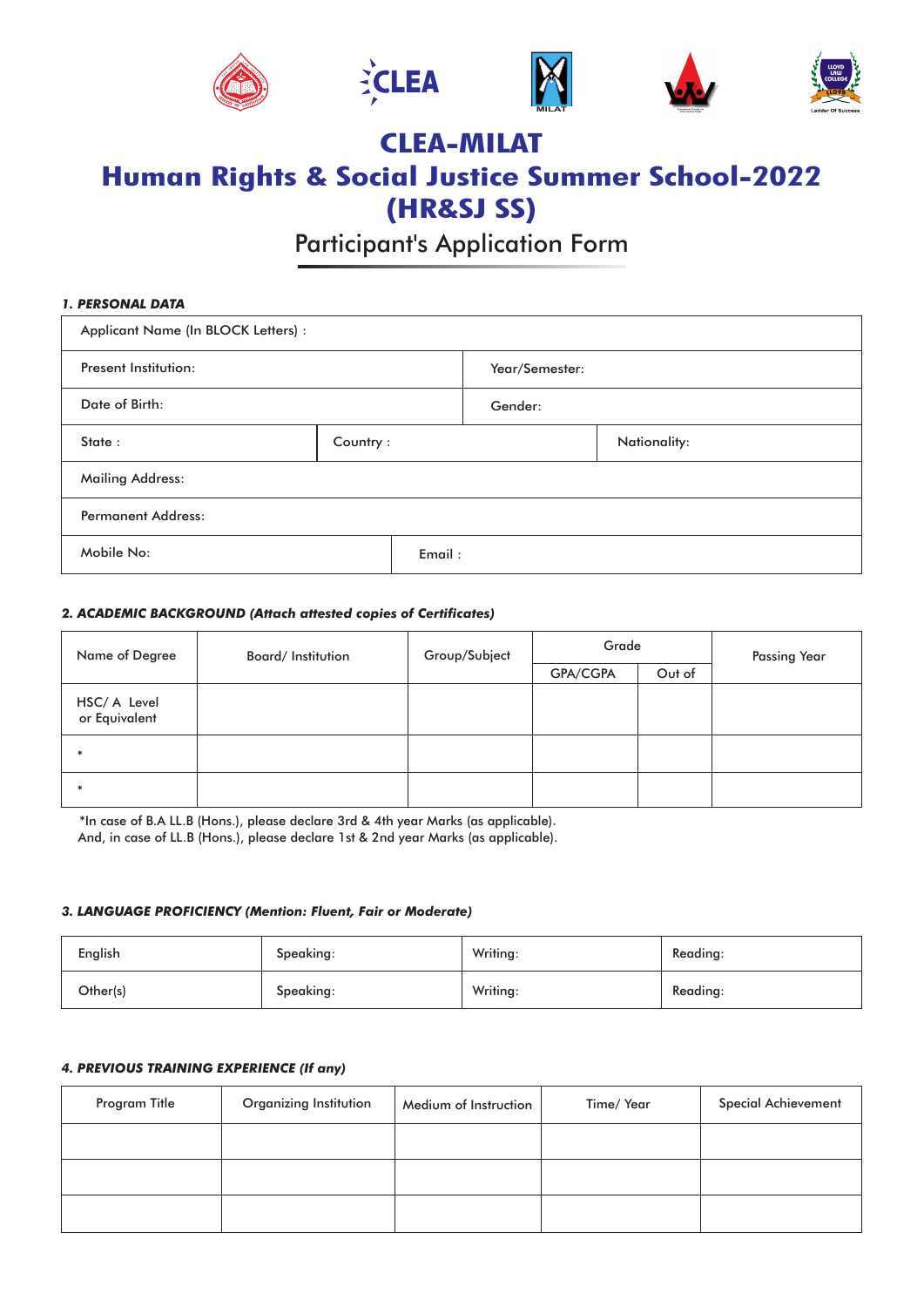#### *5. EXTRA-CURRICULAR FEATS (If any) [Please attach Evidence]*

| Human Rights Campaign      |  |
|----------------------------|--|
| Social Service             |  |
| Volunteering               |  |
| <b>Cultural Activities</b> |  |

#### *6. LIST MAXIMUM OF FIVE MAJOR CONTRIBUTIONS TO SAVE ENVIRONMENT & PROTECT HUMAN RIGHTS*



# *7. ENGAGEMENT/ ATTACHMENT WITH HUMAN RIGHTS ORGANIZATION (If any)*

| Organization | Position | Responsibilities | Time/Year |
|--------------|----------|------------------|-----------|
|              |          |                  |           |
|              |          |                  |           |

#### *8. HEALTH INFORMATION (This is intended only for your health and safety)*

| Please mention any medical requirement of Physical<br>or Mental health (if any) |  |
|---------------------------------------------------------------------------------|--|
| Please list any special medical attention, if required.                         |  |
| Please mention any food/drug allergies you have.                                |  |

### *9. ANSWER THE FOLLOWING: (Please use extra page if required)*

i. Why do you want to participate in the HR&SJ SS? [200 words]

ii. What are you expecting to gain as being a participant in the HR&SJ SS? [200 words]

*(Upload doc. or PDF file)*

*(Upload doc. or PDF file)*

*(Upload doc. or PDF file)*